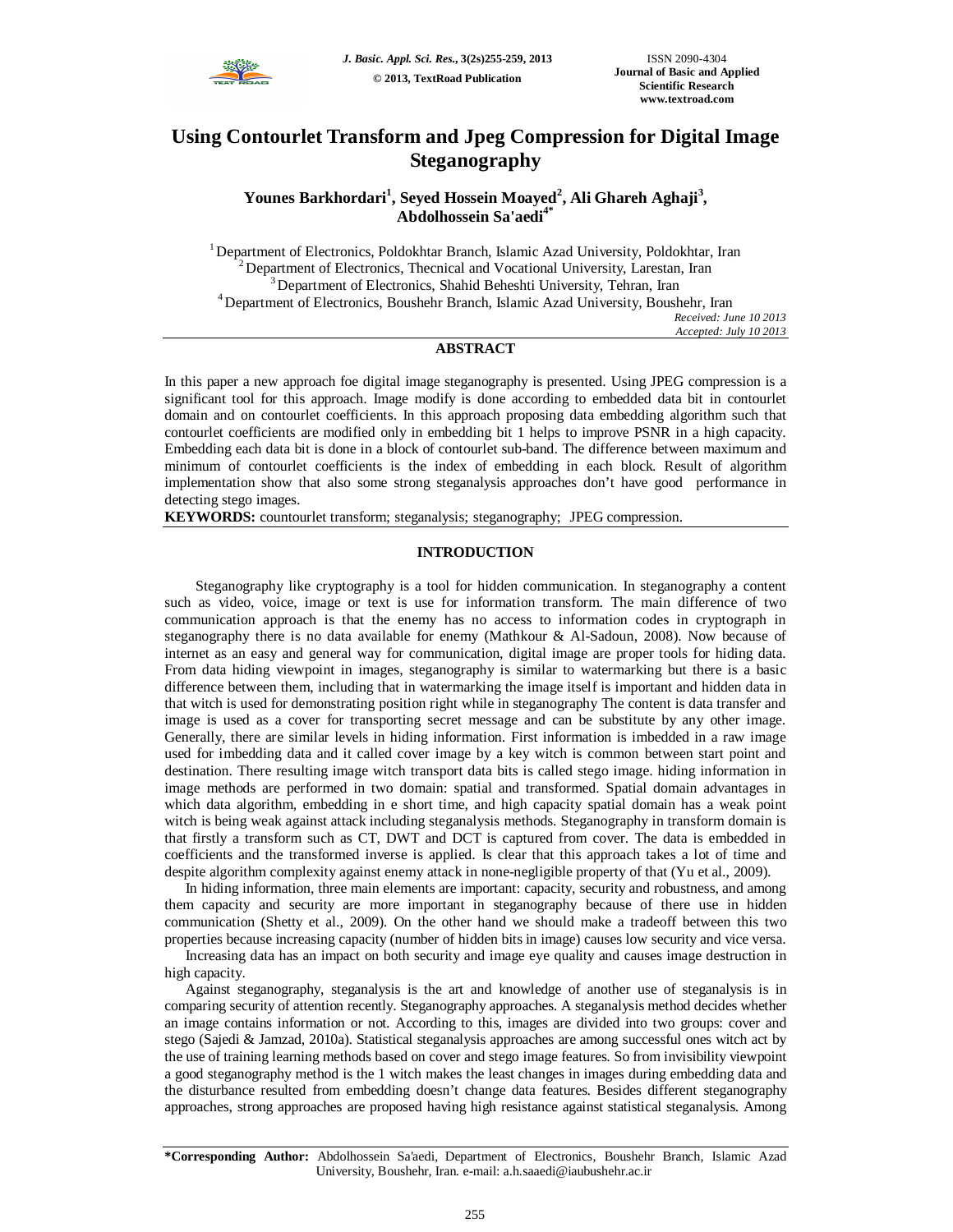them we can point to (Solanki et al., 2007). Witch is a transform domain approach and is based on DCT. Despite its high capacity, this approach is invisible against steganalysis methods.

Also, Sallee in (Sallee, 2003) has tried for keeping statistical features of cover image unchanged after embedding and that led to the fail of statistical steganalysis approaches. In PQ method (Fridrich et al., 2004), lack of distortion in embedded image for escaping from discovering from steganalysis attack has been important and has had success. In (Sajedi & Jamzad, 2010b) Jamzad and his assistants have presented a better approach for fighting witch enemy's statistical attacks by embedding data in contourlet coefficients and according them with cover image. There are images with different formats but JPEG format has many uses specially in content with internet. Therefore many steganography methods or images are done by this format.

## **Contourlet transform**

As mentioned above hiding data in transform domain is good method in steganography. In all transform domain approaches, first we capture a transform from cover, then the 0 or 1 of digital data is embedded in coefficient by the help of key by modifying resulting coefficients. Then a transform is captured from image remains to get to stego. This image is sent to destination and there also a transform is captured from stego first and then data is extracted by the use of a common data key.

One of the most important transforms for contourlet transform presented first in 2003 by Lu and Do. It consist of two structures: laplacian pyramid (LP) and directional filter bank. In LP structure like wavelet transform, the image is decomposed to several sub-bands in witch the low frequency sub-band can be decomposed again and it can be resumed if the user needs it. If a transform is captured from a N\*N image, number of coefficients in level is  $N/2^N/2$ , and in third level  $N/4^N/4$  and these coefficients decrease by this trend. Using directional filter bank of contourlet transform for level decomposition is in different directions. Applying directional filter bank after decomposition by pyramid bank is shown in *Fig. 1*. *Fig. 2* shows Lena decomposition in two scales and four and eight directions.

In this way, contourlet transform discovers image edges in frequency bands and different directions and shows them by numbers called contourlet coefficients. Advantage of this transform to wavelet transform in steganography is less effect of change in a frequency band on other bands coefficients. Though effect of changing a coefficient on neighbor ones is inevitable because of non-orthogonal contourlet transform and saving images in JPEG format. These changes are investigable after contourlet inverse transforms and their decomposition to coefficients.



*Figure 1. Conourlet transform diagram*



*Figure 2. Decompose Lena to Contourlet Coefficients*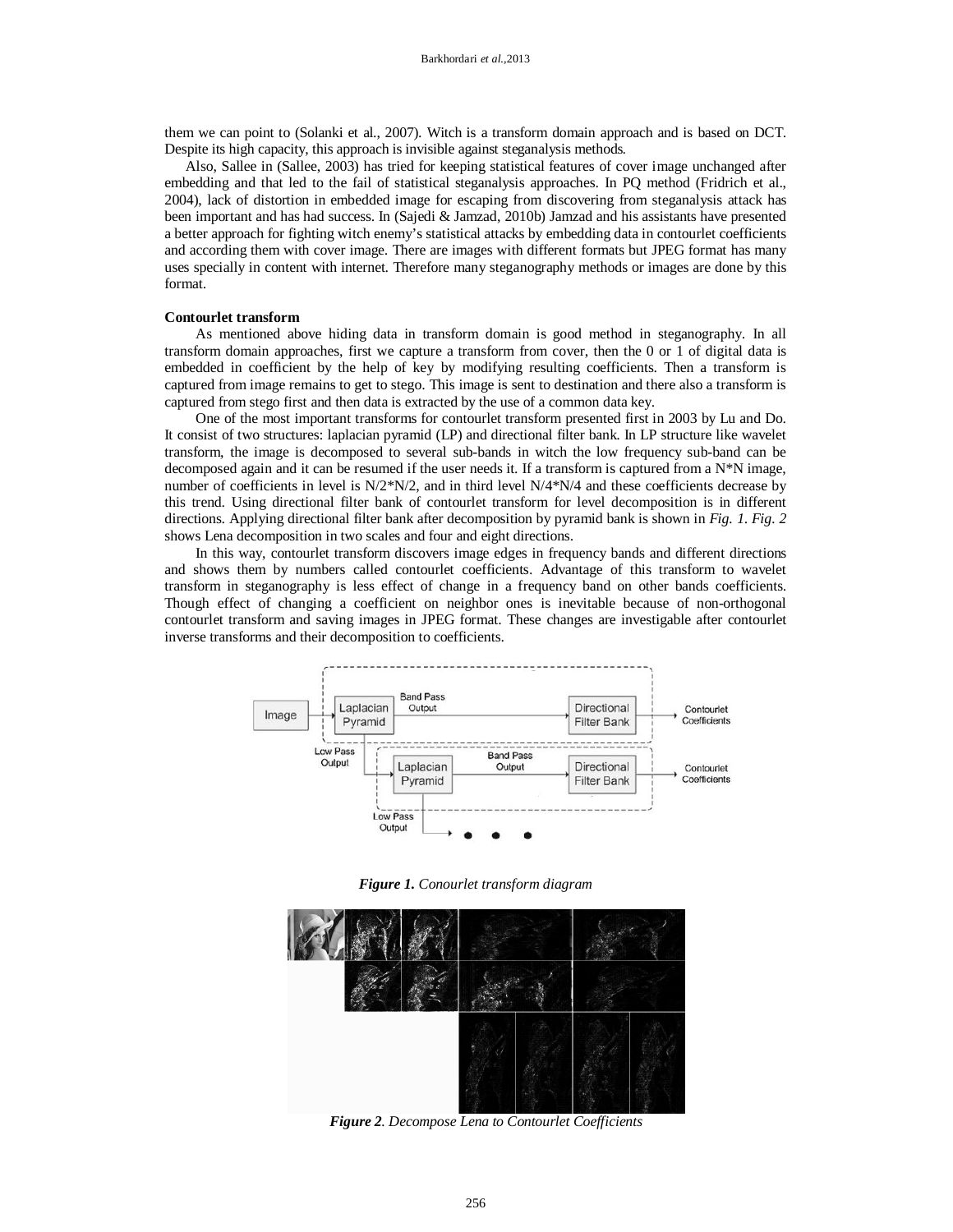#### **Proposed method**

In proposed approach which embeds data in image by modifying contourlet coefficients, despite high capacity of data, changes is image are little thus eye quality of image is high and its visibility against steganalysis attacks is low.

#### *Data embedding*

In this approach two important tools are used: contourlet transform and JPEG compression. First the image is compacted with an arbitrary quality coefficient (such as 50%). This coefficient then will be common as a key between transmitter and receiver. Then a two level contourlet transform each in four directions is captured from resulted image which is the same cover image. So first level contains four frequency sub-bands. To implement proposed algorithm, we use 3 high frequency sub-bands. m×n blocks of coefficients are selected in each sub-band in which any data bit is embedded in a block. Selected blocks aren't pasted to each other because of the effect of coefficient changes on other neighbor coefficients during coefficient modify for date embedding. Each block has a distance from 4 directions to other ones. It cause that modifying a coefficient doesn't have a significant change in important coefficients of other blocks. Its clear that the less distance of blocks, the more distance of embedding capacity and the more distortion caused by embedding data. Size and distance of blocks can be used as key. Important coefficients of each block are minimum and maximum coefficients which are changed. Embedding data steps are as follows:<br>step 1: A JPEG con

- A JPEG compression is captured from image with determined quality coefficient.
- step 2: Using contourlet transform we decompose resulted image to contourlet coefficients.<br>step 3: We select m<sup>\*</sup>n blocks with distance in 3 high frequency sub-bands and find in
- We select m<sup>\*</sup>n blocks with distance in 3 high frequency sub-bands and find minimum and maximum of coefficients. We then find their difference and call it dif (dif=max-min).
- step 4: To embed data we do as follows: if data bit is 1 then we increase calculated difference as threshold. To do that we increase the maximum as half of threshold and decrease the minimum as half of threshold too. So the new difference is greater than old one as threshold, it means dif-dif +t. to assure this increase in difference, we capture an inverse transform and contourlet transform in a repeated loop and do it until reaching proper value. But if the data bit is 0, we don't change or modify coefficients.
- step 5: We do steps 3 and 4 for all bits. In other words, we keep blocks containing 0 unchanged and apply modify on blocks containing 1.

We capture inverse contourlet transform from final modified coefficients and after sawing that in JPEG format, make stego image ready to send.

#### *Data extraction*

Extracting data steps in destination are as following:

- step 1: We compact received image called S with the same quality coefficient. Result is S'. We capture a contourlet transform form S and S'.
- step 2: in each coefficient caused by contourlet decomposition in three sub-bands, we determine blocks and calculate minimum, maximum and their difference.
- step 3: In each block if dif is greater than dif' as  $t/2$  then extracted bit is 1 else it is 0. In watermarking approaches, there is a blind watermarking comprehension. This comprehension means that we need main image besides stego image to extract data bits. Then 0 or 1 bit is easily extracting by comparing changes in stego and over image it causes low increase or decrease of coefficient during data embedding. As cover steganography is only a tool for data transport. We have no access to main image during data extracting. Thus blind watermarking has no place.

What is interesting in this method is that when we compact the cover image in destination, we reach an image quite similar to main image. Thus we can express opinions about extracted bit by comparing difference in cover blocks and the same parameter.

We can understand from what expressed about proposed approach the reason of that for embedding 0s we have no change in coefficient despite many approaches.

### **Implementation results**

Proposed algorithm is first applied on unknown images such as Lena and Peppers and evaluate the eye quality of image in respect to capacity (which is the size of blocks and their distances). Then for investigating the robustness of algorithm against steganalysis attacks, we have used 1000 images. These images are chosen random and with no special feature. First we change size of image to 512×512 and make it gray scale. Then we embed data in 1000 images and reach to 1000 stego images which are totally 2000 images and steganalysis images are tested on them.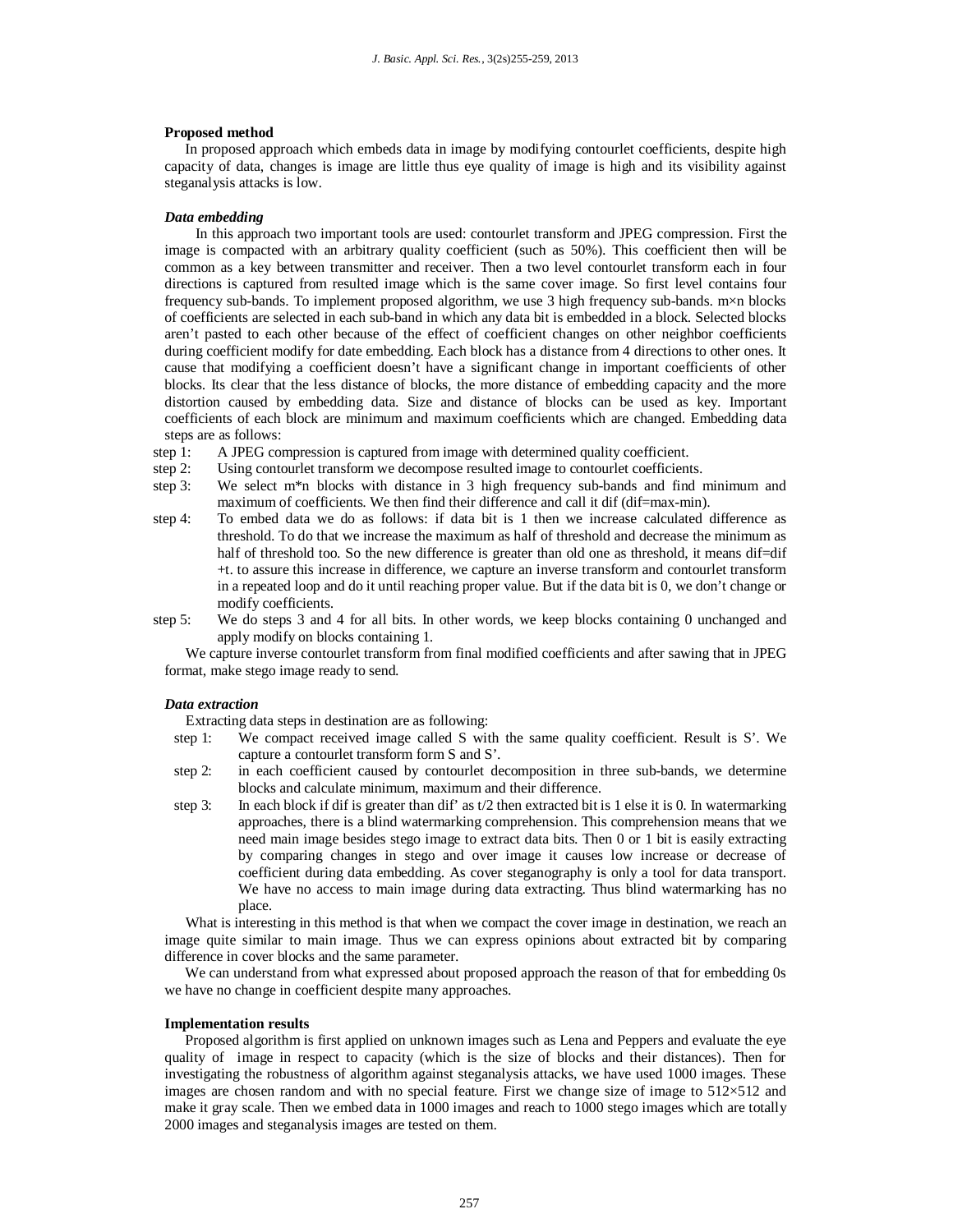#### *Investigating distorsion*

The comparison rate of this parameter in steganalysis approaches is the signal to noise ratio which is calculated as Eq. (1).

$$
PSNR = 20\log_{10}\frac{255}{\sqrt{MSE}}
$$
 (1)

In this relation mean square error is called MSE and is written as Eq. (2).

$$
MSE = \sum_{x=1}^{m} \sum_{y=1}^{n} [p(x, y) - p'(x, y)]^2
$$
 (2)

In which m×n,  $P(x,y)$  and  $P'(x,y)$  are image size, cover image pixels and stego image pixels in x and y location respectively.

Signal to noise ratio is calculated in respect of dB and as it increases, distortion caused by data embedding in image decreases. *Table 1* shows PSNR for different data embedding capacities.

|  | Table 1. PSNR for different data embedding capacities for Lena |  |  |
|--|----------------------------------------------------------------|--|--|
|  |                                                                |  |  |

| <b>Block Size</b>     | $2*3$ | $2*2$ | 4*3   | 5*3   | 4*3   | $5*3$ |
|-----------------------|-------|-------|-------|-------|-------|-------|
| <b>Block Distance</b> |       |       |       |       |       |       |
| Capacity (bits)       | 9450  | 7500  | 6300  | 5400  | 4536  | 4032  |
| <b>PSNR</b>           | 47/18 | 47/59 | 50/13 | 51/29 | 51/82 | 52/56 |

As expected, PSNR is decreased as hidden bits increase. In *Table 2*, PSNR is compared to the one presented in . It is seen that signal to noise in proposed approach is very different from (Sajedi & Jamzad, 2010b) in the same capacities.

*Table 2. PSNR comparison of method in (Sajedi & Jamzad, 2010b) and proposed method*

| <b>Propose Method</b> |                          | (Sajedi & Jamzad, 2010b) |                |  |
|-----------------------|--------------------------|--------------------------|----------------|--|
| <b>PSNR</b>           | Number of<br><b>Bits</b> | <b>PSNR</b>              | Number of Bits |  |
| 51.82                 | 4536                     | 40.37                    | 4096           |  |
| 51.29                 | 5400                     | 39.43                    | 5184           |  |
| 47.18                 | 9450                     | 37.25                    | 9738           |  |

## *Steganalysis approach results*

In steganalysis approaches, the main target is categorizing images in two groups: cover images and stego images in blind approach it is done by training and classifying by image features.

In this paper four blind steganalysis approaches are used in which extracting some of statistical and their classification is done by support vector machine.

Steganalysis approaches are:

- 1. Steganalysis in discrete cosinusoidal transform domain and spatial domain in **(**Fridrich, 2004**)**  which extracts 23 features of image.
- 2. Steganalysis in wavelet transform domain which extracts 36 steganalysis features **(**Lyu & Farid, 2002**)**.
- 3. Steganalysis approach presented in **(**Pevny & Fridrich, 2007**)** which uses 81 Markov features with 193 feature in DCT domain.
- 4. Approach presented in (Chen et al., 2006) which calculates 390 feature of image. In each of above approaches, after extracting features of 2000 images (1000 images without data and 1000 images containing data) in which the agent of each image is a vector with the length of number of proposed features in our algorithm, we give the vectors to a SVM.

SVM uses 60% of images (1200 images) for training and the 40% remaining for classifying. In each SVM run, training vectors are selected random.

Accuracy is steganalysis approach ability to diagnose stego from cover images correctly and it is expressed as percentage. In *Table 3*, accuracy of 4 steganalysis approach for stego images in comparison to 4 steganography approach are shown. Data capacity is 5000 and accuracy is in percentage ability of proposed algorithm than other ones is clear in both experiments.

| <b>Steganalysis</b><br>Steganography | (Mathkour $\&$<br><b>Al-Sadoun, 2008)</b> | (Pevny $\&$<br><b>Fridrich, 2007)</b> | (Lyu & Farid,<br>2002) | (Fridrich,<br>2004) |
|--------------------------------------|-------------------------------------------|---------------------------------------|------------------------|---------------------|
| (Fridrich et al., 2004)              | 89                                        | 70                                    |                        | 93                  |
| (Sallee, 2003)                       | 98                                        | 76                                    | 61                     | 87                  |
| (Solanki et al., 2007)               | 51                                        | 69                                    | 60                     | 57                  |
| (Sajedi & Jamzad, 2010b)             | 55                                        | 65                                    | 62                     | 54                  |
| <b>Proposed Method</b>               | 54                                        | 60                                    | 49                     | 54                  |

*Table 3. PSNR for different data embedding capacities for Lena*